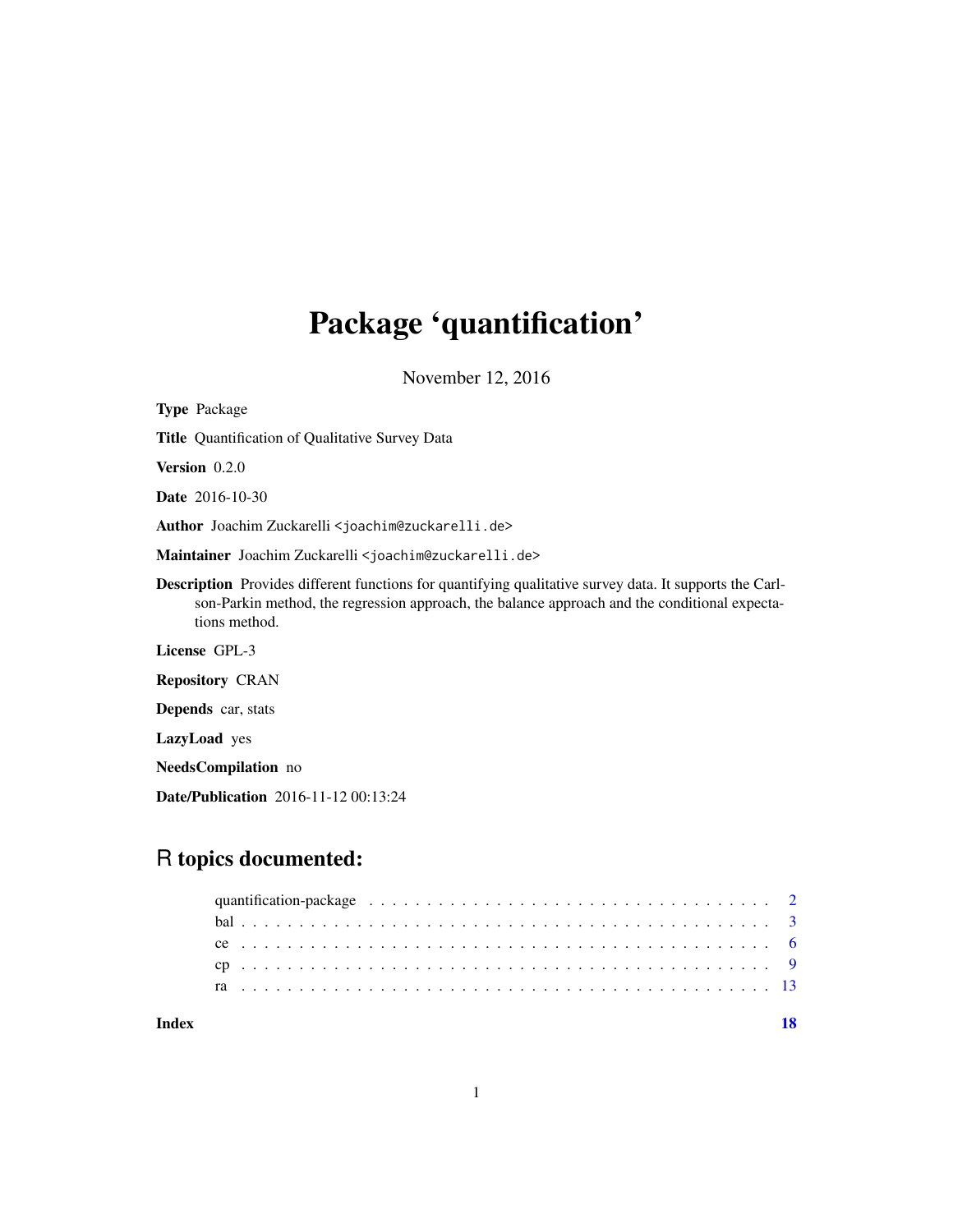<span id="page-1-1"></span><span id="page-1-0"></span>quantification-package

*Quantification of qualitative survey data*

#### **Description**

This package provides different functions for quantifying qualitative survey data. It supports the Carlson-Parkin method (developed by Carlson/Parkin (1985)), the regression approach (developed by Pesaran (1984)), the balance approach (see Batchelor (1984)) and the conditional expectations method.

These methods are usually applied in economics to quantify qualitative inflation expectations collected through surveys (e.g. consumer surveys). However, the same approaches can be used to quantify *any* qualitative expectation about the change of a variable that is quantitative in nature.

The four functions of the package – cp for the Carlson-Parkin method, ra for the regression approach, bal for the balance approach and ce for the conditional expectations method – allow the user to customize a wide range of parameters and make use of certain extensions of the original methods. Apart from that all the functions deliver per default two versions of quantified expectations: one under the assumption that the survey respondents form expectations over the *absolute* change of the variable in question and one under the assumption of expectations over the *relative* change. The functions also provide the user with standard measures for the forecast quality of the quantified expectations enabling the user to quickly assess the effect of a change in the quantification method used.

#### Comments and suggestions

Your comments and suggestions are highly appreciated.

#### Author(s)

Joachim Zuckarelli

Maintainer: Joachim Zuckarelli <joachim@zuckarelli.de>

#### References

Batchelor, R.A. (1984), Quantitative vs. qualitative measures of inflation expectations, *Oxford Bulletin of Economics and Statistics* 48 (2), 99–120.

Carlson, J. A./Parkin, M. (1975), Inflation expectations, *Economica* 42, 123–138.

Henzel, S./Wollmershaeuser, T. (2005), Quantifying inflation expectations with the Carlson-Parkin method: A survey-based determination of the just noticeable difference, *Journal of Business Cycle* Measurement and Analysis 2, 321–352.

Nardo, M. (2003), The quantification of qualitative survey data: a critical assessment, *Journal of Economic* Surveys 17 (5), 645–668.

Pesaran, M. (1984), Expectations formation and macroeconomic modelling, in: Malgrange, M. (1984), *Contemporary macroeconomic modelling*, 27–55.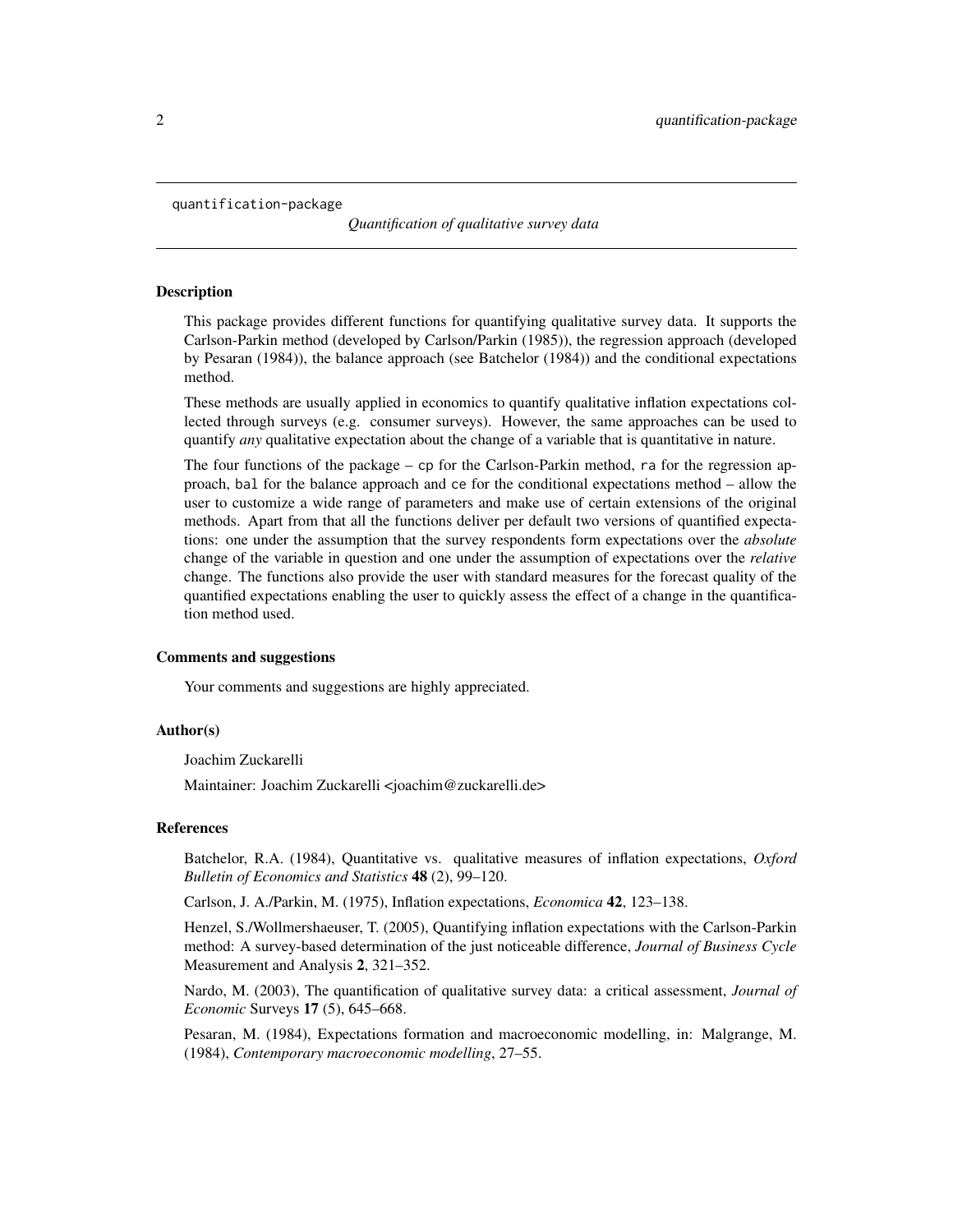Zuckarelli, J. (2015): A new method for quantification of qualitative expectations, *Economics and Business Letters* 3(5), Special Issue *Energy demand forecasting*, 123-128.

<span id="page-2-1"></span>bal *The balance approach*

Description

bal implements the balance approach for the quantification of qualitative survey data. A description of the method can be found in Batchelor (1986).

### Usage

bal(y.series, survey.up, survey.same, survey.down, forecast.horizon, first.period = 1, last.period = (length(survey.up) - forecast.horizon), growth.limit = NA, suppress.warnings = FALSE)

### Arguments

| y.series         | a numerical vector containing the variable whose change is the subject of the<br>qualitative survey question. If, for example the survey asks participants to assess<br>whether inflation will increase, decrease or stay the same, y. series would be<br>the series of inflation data. |
|------------------|-----------------------------------------------------------------------------------------------------------------------------------------------------------------------------------------------------------------------------------------------------------------------------------------|
| survey.up        | a numerical vector containing the number or the share of survey respondents<br>expecting the variable contained in y. series to increase. This vector needs to<br>be of the same length as y. series.                                                                                   |
| survey.same      | a numerical vector containing the number or the share of survey respondents<br>expecting the variable contained in y. series to stay the same. This vector<br>needs to be of the same length as y. series.                                                                              |
| survey.down      | a numerical vector containing the number or the share of survey respondents<br>expecting the variable contained in y. series to decrease. This vector needs to<br>be of the same length as y. series.                                                                                   |
| forecast.horizon |                                                                                                                                                                                                                                                                                         |
|                  | a numeric value defining the number of periods the survey question looks in to<br>the future. If the data in y. series is monthly data and the survey question asks<br>respondents to assess the development of the variable over the next six months<br>then forecast.horizon=6.       |
| first.period     | an optional numeric value indexing the first period for which survey data in<br>survey.up, survey.same and survey.down shall be used for quantification;<br>default value is 1.                                                                                                         |
| last.period      | an optional numeric value indexing the last period for which survey data in<br>survey.up, survey.same and survey.down shall be used for quantification;<br>default value is length(survey.up) - forecast.horizon.                                                                       |

<span id="page-2-0"></span>bal 3 and 3 and 3 and 3 and 3 and 3 and 3 and 3 and 3 and 3 and 3 and 3 and 3 and 3 and 3 and 3 and 3 and 3 and 3 and 3 and 3 and 3 and 3 and 3 and 3 and 3 and 3 and 3 and 3 and 3 and 3 and 3 and 3 and 3 and 3 and 3 and 3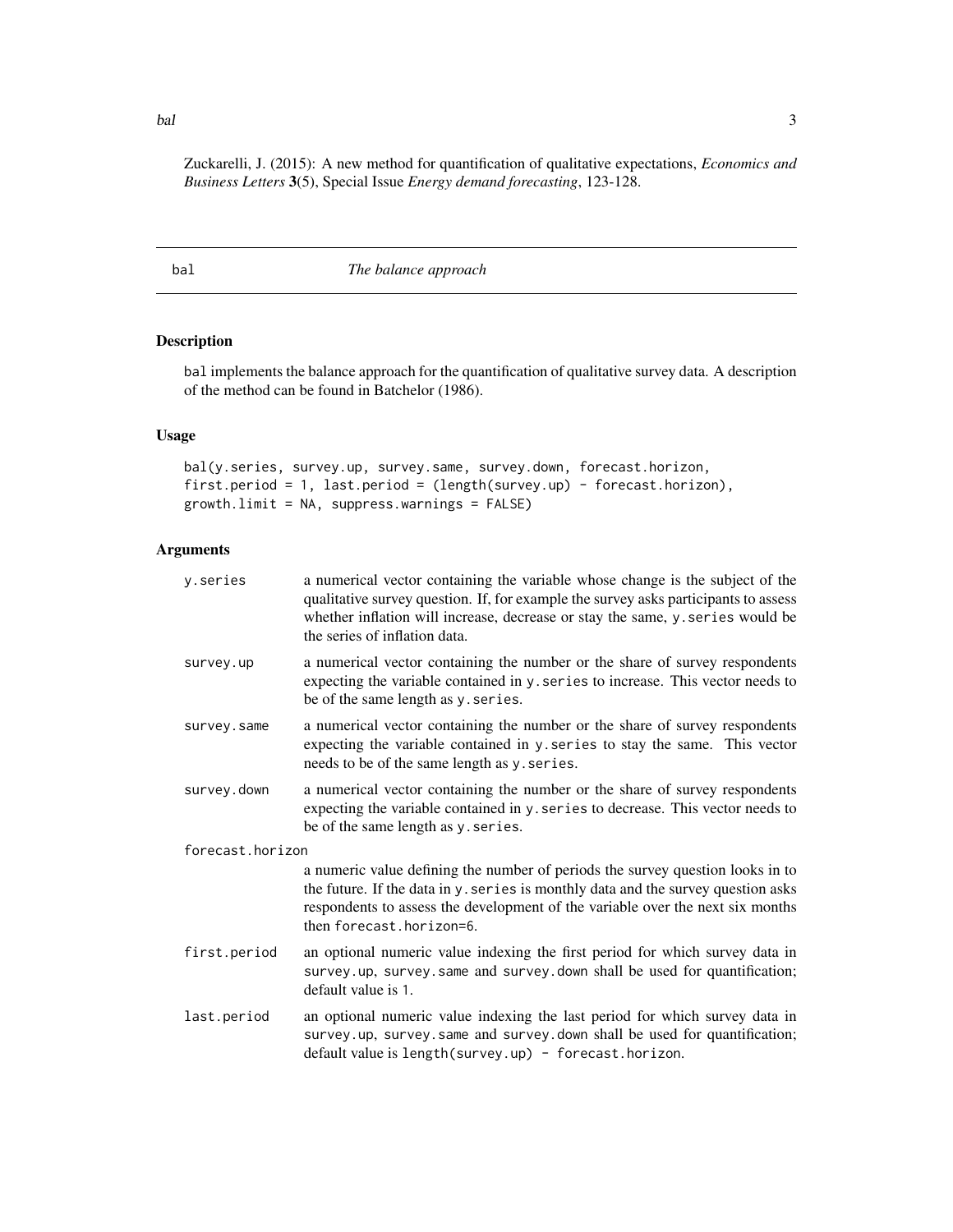suppress.warnings

a logical value indicating if runtime warnings shall be displayed (FALSE) or not (TRUE). Default value is FALSE.

#### Details

bal provides two alternative versions of quantified expectations, depending on the assumed expectation formation process of survey respondents. The basic common assumption of the balance method is that survey participants are asked to assess whether variable y will go up or down or stay the same. Survey respondents can now form expectations on either the absolute or the relative change of y which differ because the scaling factors (thetas) used to scale the difference between the shares of 'up' and the 'down' respondents are calculated differently in each case. The bal function calculates both versions.

The survey result vectors survey.up, survey.down and survey.same as well as the variable y.series must be of the same length and must cover the forecasted horizon (i.e. last.period + forecast.horizon ≤ length(survey.up)).

Data in survey.up, survey.down and survey.same outside the survey period interval [first.period, last.period] are ignored. Similiarly, y. series data with a period index greater than last.period is ignored.

survey.up, survey.down and survey.same need not sum up to 100% or 1 (which may happen, for example, if the survey has a 'Don't know' answer option).

#### Value

- y.e.mean.abs: a numeric vector containing the quantified mean expectations of the variable y, assuming that survey respondents form expectations on the *absolute* change in y. For all periods which are not in scope of the survey the value is NA.
- y.e.mean.perc: a numeric vector containing the quantified mean expectations of the variable y, assuming that survey respondents form expectations on the *relative* change in y. For all periods which are not in scope of the survey the value is NA.
- delta.y.e.mean.abs: a numeric vector containing the quantified mean absolute change of the variable y, assuming that survey respondents form expectations on the *absolute* change in y. For all periods which are not in scope of the survey the value is NA.
- delta.y.e.mean.perc: a numeric vector containing the quantified mean percentage change of the variable y, assuming that survey respondents form expectations on the *relative* change in y. For all periods which are not in scope of the survey the value is NA.
- delta.y.e.sd.abs: a numeric vector containing the standard deviation of the absolute change expectation for variable y in the population. Assumes that survey respondents form expectations on the *absolute* change in y. For all periods which are not in scope of the survey the value is NA.
- delta.y.e.sd.perc: a numeric vector containing the standard deviation of the absolute change expectation for variable y in the population. Assumes that survey respondents form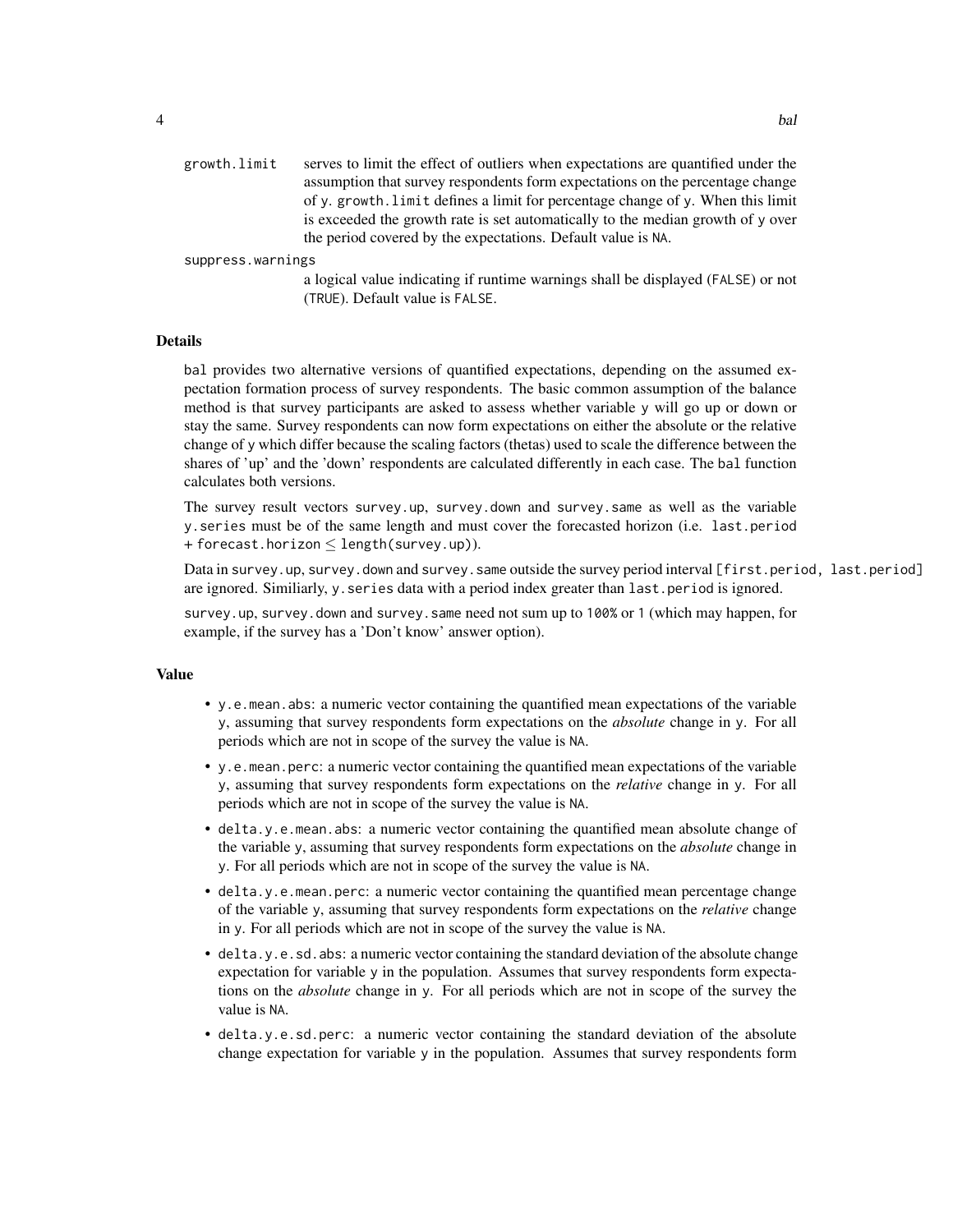<span id="page-4-0"></span>expectations on the *relative* change in y. For all periods which are not in scope of the survey the value is NA.

- theta.abs: a numeric vector containing the estimated factor which scales the difference between the shares of 'up' respondents and 'down' respondents assuming that survey respondents form expectations on the *absolute* change in variable y. For all periods which are not in scope of the survey the value is NA.
- theta.perc: a numeric vector containing the estimated factor which scales the difference between the shares of 'up' respondents and 'down' respondents assuming that survey respondents form expectations on the *relative* change in variable y. For all periods which are not in scope of the survey the value is NA.
- nob: a numeric value showing the number of periods for which expectations have been quantified.
- mae.abs: a numeric value showing the mean absolute error (MAE) of expectations when survey respondents form expectations on the *absolute* change in variable y.
- rmse.abs: a numeric value showing the root mean squared error (RMSE) of expectations when survey respondents form expectations on the *absolute* change in variable y.
- mae.perc: a numeric value showing the mean absolute error (MAE) of expectations when survey respondents form expectations on the *relative* change in variable y.
- rmse.perc: a numeric value showing the root mean squared error (RMSE) of expectations when survey respondents form expectations on the *relative* change in variable y.

#### Please cite as:

Zuckarelli, Joachim (2014). *Quantification of qualitative survey data in R*. R package version 1.0.0. http://CRAN.R-project.org/package=quantification

#### Author(s)

Joachim Zuckarelli, <joachim@zuckarelli.de>

#### References

Batchelor, R.A. (1984), Quantitative vs. qualitative measures of inflation expectations, *Oxford Bulletin of Economics and Statistics* 48 (2), 99–120.

#### See Also

[quantification-package](#page-1-1), [cp](#page-8-1), [ra](#page-12-1), [ce](#page-5-1)

#### Examples

```
## Data preparation: generate a sample dataset with inflation and survey data
inflation<-c(1.7, 1.9, 2, 1.9, 2, 2.1, 2.1, 2.1, 2.4, 2.3, 2.4)
answer.up<-c(67, 75.1, 76.4, 72.4, 69.7, 49.7, 45.2, 31.6, 14.9, 19.3, 19.2)
answer.same<-c(30.1, 19.6, 19.5, 21.3, 20.1, 33.1, 34.4, 33.5, 44.6, 38.1, 35.3)
answer.down<-c(2.9, 5.3, 4.1, 6.3, 10.2, 17.2, 20.4, 34.9, 40.5, 42.6, 45.5)
```
## Call bal for quantification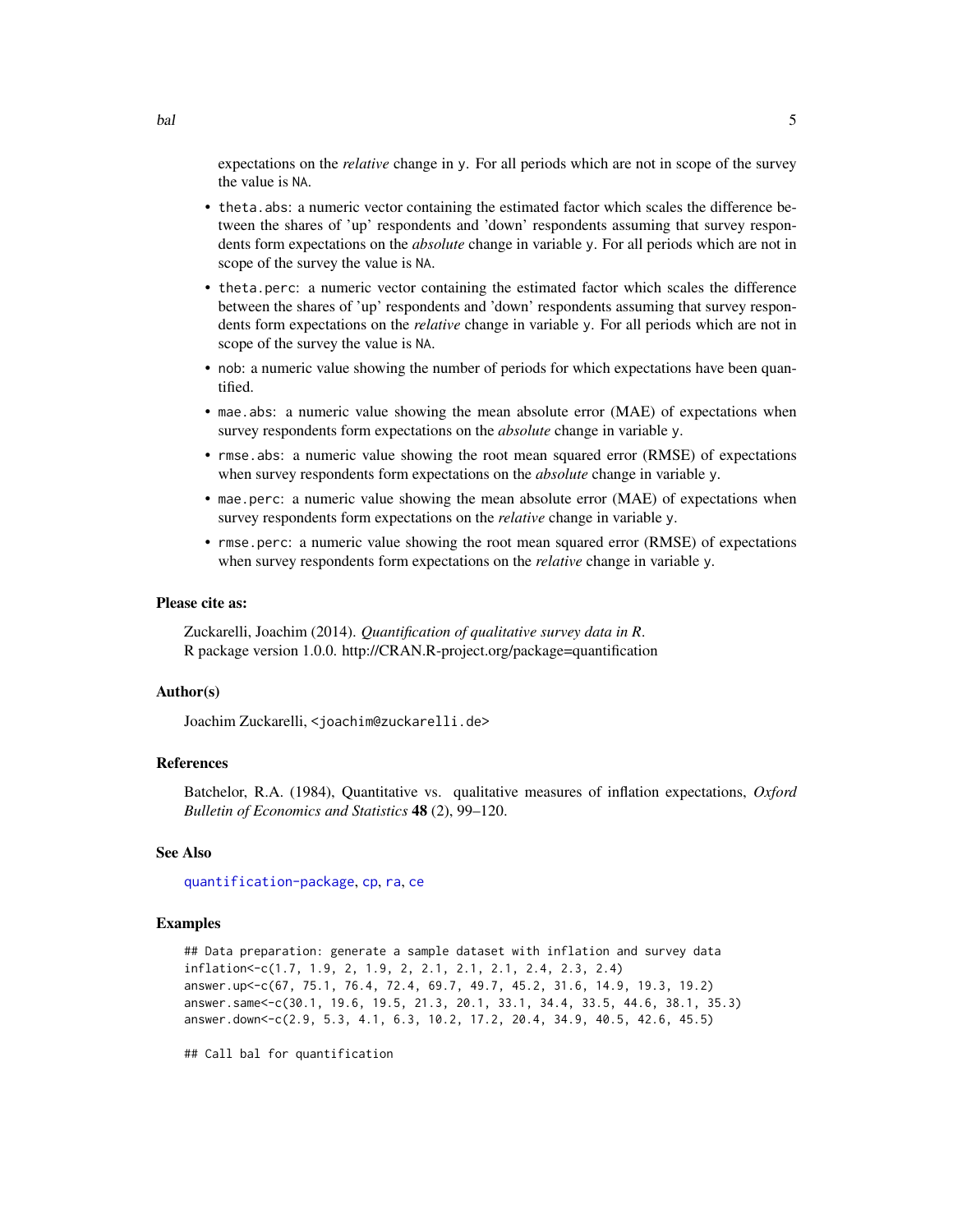```
quant.bal<-bal(inflation, answer.up, answer.same, answer.down, first.period=5,
last.period=7, forecast.horizon=4)
```
#### <span id="page-5-1"></span>ce *Conditional Expectations method*

### Description

ce implements the Conditional Expectations approach for the quantification of qualitative survey data. The method calculates expectations on a distribution of past realizations of the variable of interest (variable y), conditional on the expectation of either an increase or a decrese in y. These conditional expectations are then weighted with the share of survey respondents expecting variable y to rise or fall, respectively. For details see

### Usage

```
ce(y.series, survey.up, survey.same, survey.down, forecast.horizon,
first.period = 11, last.period = (length(survey.up) - forecast.horizon),
exp.horizon.type = "moving", mov.horizon.length = 10,
fix.horizon.start = 1, fix.horizon.end = 10,
distrib.param = "mean", suppress.warnings = FALSE)
```
#### Arguments

| y.series         | a numerical vector containing the variable whose change is the subject of the<br>qualitative survey question. If, for example the survey asks participants to assess<br>whether inflation will increase, decrease or stay the same, y. series would be<br>the series of inflation data. |  |  |  |  |  |  |
|------------------|-----------------------------------------------------------------------------------------------------------------------------------------------------------------------------------------------------------------------------------------------------------------------------------------|--|--|--|--|--|--|
| survey.up        | a numerical vector containing the number or the share of survey respondents<br>expecting the variable contained in y. series to increase. This vector needs to<br>be of the same length as y. series.                                                                                   |  |  |  |  |  |  |
| survey.same      | a numerical vector containing the number or the share of survey respondents<br>expecting the variable contained in y. series to stay the same. This vector<br>needs to be of the same length as y. series.                                                                              |  |  |  |  |  |  |
| survey.down      | a numerical vector containing the number or the share of survey respondents<br>expecting the variable contained in y. series to decrease. This vector needs to<br>be of the same length as y series.                                                                                    |  |  |  |  |  |  |
| forecast.horizon |                                                                                                                                                                                                                                                                                         |  |  |  |  |  |  |
|                  | a numeric value defining the number of periods the survey question looks in to<br>the future. If the data in y. series is monthly data and the survey question asks<br>respondents to assess the development of the variable over the next six months<br>then forecast.horizon=6.       |  |  |  |  |  |  |
| first.period     | an optional numeric value indexing the first period for which survey data in<br>survey.up, survey.same and survey.down shall be used for quantification;<br>default value is 11.                                                                                                        |  |  |  |  |  |  |

<span id="page-5-0"></span> $\epsilon$  6 centres to the contract of the contract of the contract of the contract of the contract of the contract of the contract of the contract of the contract of the contract of the contract of the contract of the contrac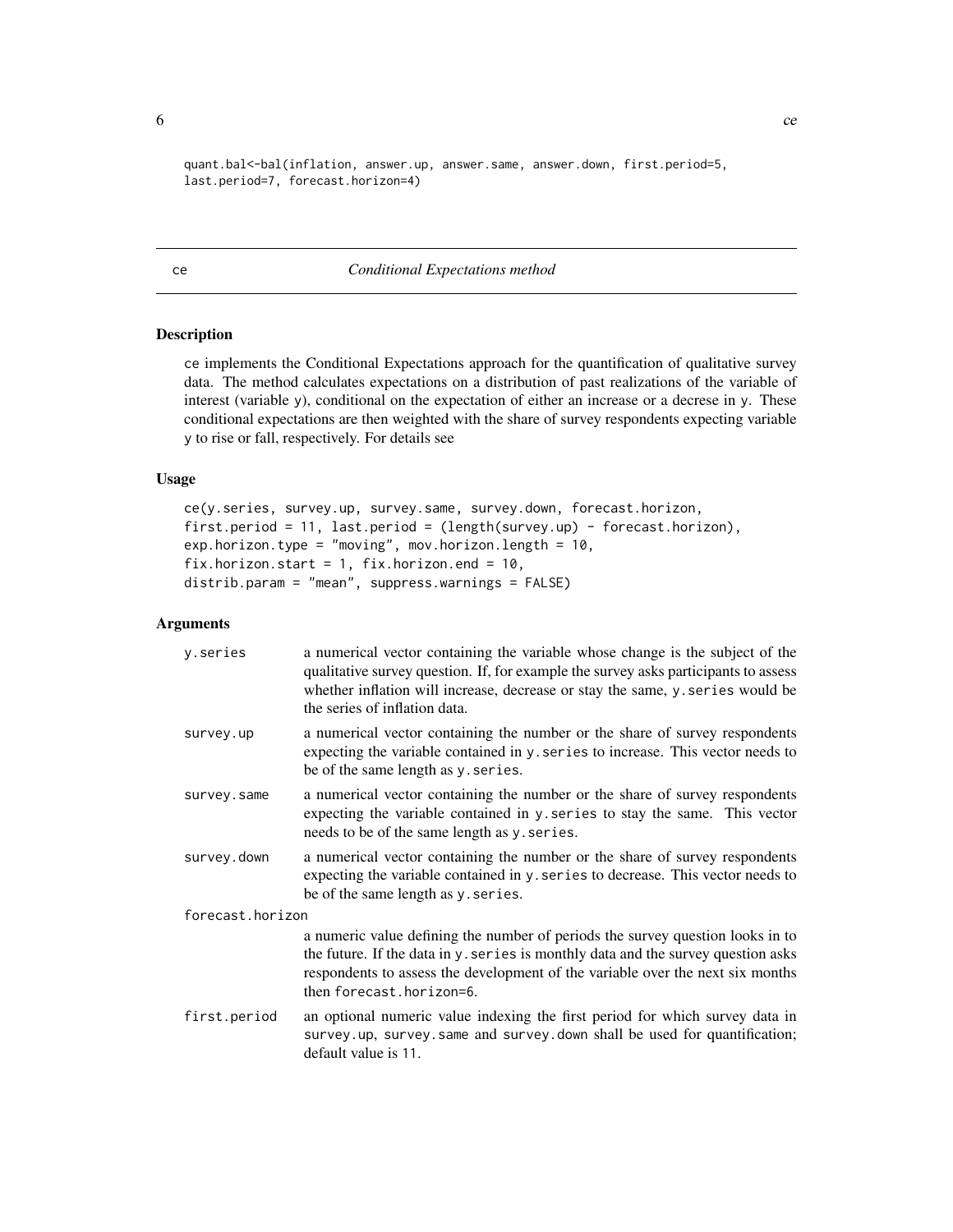last.period an optional numeric value indexing the last period for which survey data in survey.up, survey.same and survey.down shall be used for quantification; default value is length(survey.up) - forecast.horizon.

exp.horizon.type

an optional character vector indicating the type of experience horizon to be used. The experience horizon is the time period over which the distribution of variable y serves as basis for quantification. Possible values are:

- "fix": the distribution of variable y over a fixed period of time is used for calculating the conditional expectations
- "moving": the time period over which the distribution of variable y is used for quantification moves with the time the respective survey results were generated, i.e. the experience horizon reaches back a certain number of periods from the time of the survey.

Default value is "moving".

| mov.horizon.length |                                                                                                                                                                                                                                                                            |  |  |  |  |  |
|--------------------|----------------------------------------------------------------------------------------------------------------------------------------------------------------------------------------------------------------------------------------------------------------------------|--|--|--|--|--|
|                    | an optional numeric value indicating the length of the (moving) forecast horizon.<br>Is only considered when exp. horizon. type="moving". Default value is 10.                                                                                                             |  |  |  |  |  |
| fix.horizon.start  |                                                                                                                                                                                                                                                                            |  |  |  |  |  |
|                    | an optional numeric value indicating the first period of the (fixed) forecast hori-<br>zon. Is only considered when exp. horizon. type="fix". Default value is 1.                                                                                                          |  |  |  |  |  |
| fix.horizon.end    |                                                                                                                                                                                                                                                                            |  |  |  |  |  |
|                    | an optional numeric value indicating the last period of the (fixed) forecast hori-<br>zon. Is only considered when exp. horizon. type="fix". Default value is 10.                                                                                                          |  |  |  |  |  |
| distrib.param      | an optional character vector indicating the distribution parameter that shall be<br>used for calculating conditional expectations based on the distribution of vari-<br>able y over the expectation horizon. Can be either "mean" or "median". Default<br>value is "mean". |  |  |  |  |  |
| suppress.warnings  |                                                                                                                                                                                                                                                                            |  |  |  |  |  |
|                    | a logical value indicating if runtime warnings shall be displayed (FALSE) or not<br>(TRUE). Default value is FALSE.                                                                                                                                                        |  |  |  |  |  |

#### Details

The survey result vectors survey.up, survey.down and survey.same as well as the variable y.series must be of the same length and must cover the forecasted horizon (i.e. last.period + forecast.horizon  $\leq$  length(survey.up)).

Data in survey.up, survey.down and survey.same outside the survey period interval [first.period, last.period] are ignored. Similiarly, y. series data with a period index greater than last.period is ignored.

survey.up, survey.down and survey.same need not sum up to 100% or 1 (which may happen, for example, if the survey has a 'Don't know' answer option).

#### Value

ce returns a list containing the quantified survey data and some meta information. The list has the following elements:

• y.e: a numeric vector containing the quantified expectations of the variable y.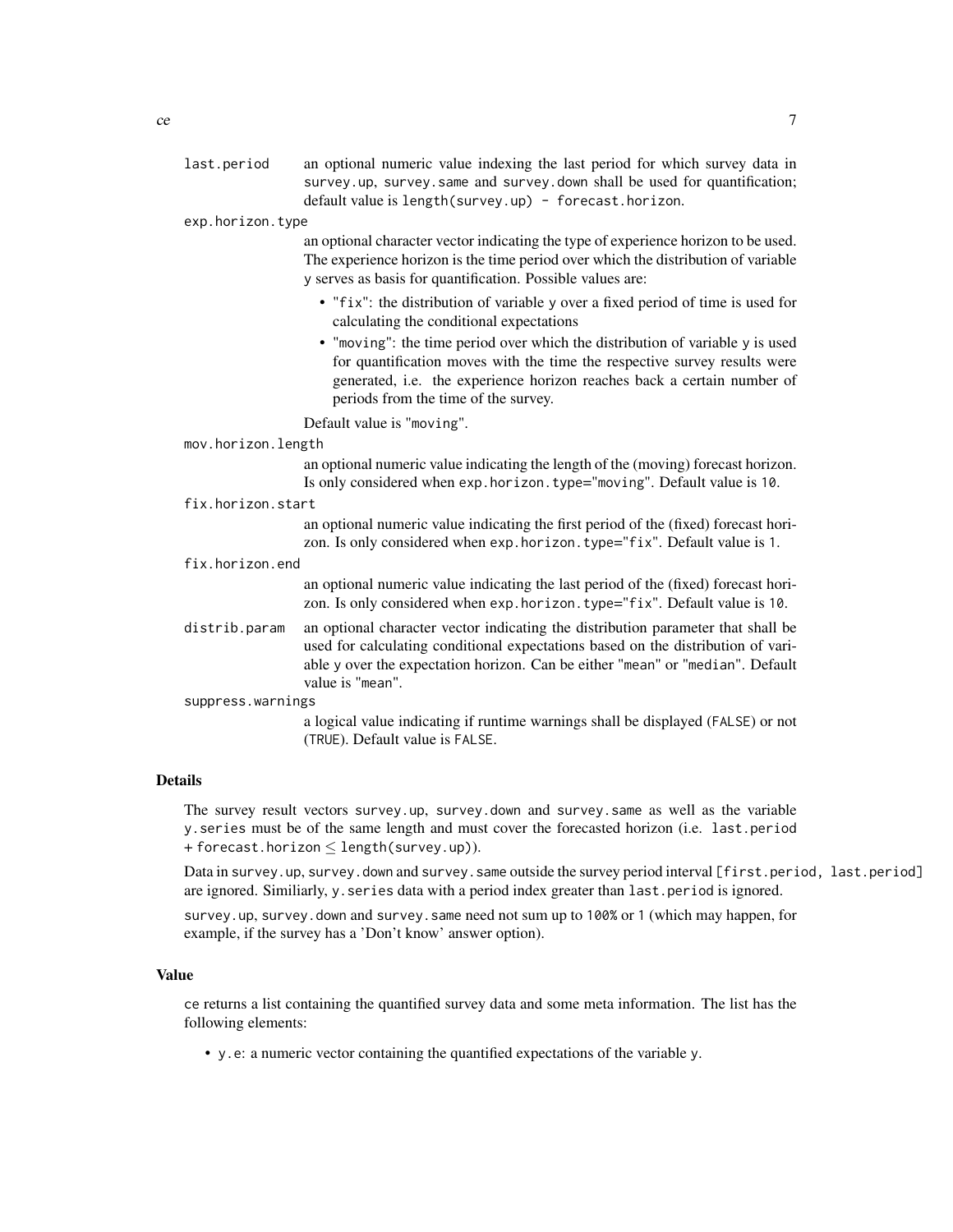- <span id="page-7-0"></span>• nob: a numeric value showing the number of periods for which expectations have been quantified.
- mae: a numeric value showing the mean absolute error (MAE) of expectations.
- rmse: a numeric value showing the root mean squared error (RMSE) of expectations.

#### Please cite as:

Zuckarelli, Joachim (2014). *Quantification of qualitative survey data in R*. R package version 1.0.0. http://CRAN.R-project.org/package=quantification

#### Author(s)

Joachim Zuckarelli, <joachim@zuckarelli.de>

#### References

Zuckarelli, J. (2015): A new method for quantification of qualitative expectations, *Economics and Business Letters* 3(5), Special Issue *Energy demand forecasting*, 123-128.

#### See Also

[quantification-package](#page-1-1), [cp](#page-8-1), [bal](#page-2-1), [ra](#page-12-1)

#### Examples

## Data preparation: generate a sample dataset with inflation and survey data inflation<-c(1.5, 1.5, 1.5, 1.1, 0.9, 1.3, 1.3, 1.2, 1.7, 1.7, 1.5, 2, 1.4, 1.9, 1.9, 2.3, 2.8, 2.5, 2.1, 2.1, 1.9, 1.9, 1.5, 1.6, 2.1, 1.8, 2.1, 1.5, 1.3, 1.1, 1.1, 1.3, 1.3, 1.3, 1.1, 1.1, 1, 1.2, 1.1, 0.9) answer.up<-c(72.7, 69.7, 60.9, 53.7, 54.9, 54.8, 56.1, 51.7, 62.2, 54.2, 39.8, 18.6, 5.4, 8.2, 8.6, 8.5, 16, 18.9, 7.7, 6.5, 6.4, 7, 7.4, 6.8, 9.5, 17.1, 13.1, 21.5, 22.7, 26.9, 32.4, 20.2, 20.4, 15.8, 11.4, 7.9, 11.3, 10, 11.3, 9.7) answer.same<-c(24.1, 22.8, 24.3, 26.2, 31.1, 35.4, 33, 35.5, 27.4, 24.8, 32.1, 44.8, 41.8, 37.9, 33.2, 30.9, 29.9, 22.1, 17.2, 15.5, 21.8, 25.2, 23.2, 24.2, 32.9, 31.2, 42.2, 50.5, 52.5, 56.3, 53.8, 62.8, 65.6, 63, 60.3, 61.1, 57.8, 63, 61.4, 61.9) answer.down<-c(3.2, 7.5, 14.8, 20.1, 14, 9.8, 10.9, 12.8, 10.4, 21, 28.1, 36.6, 52.8, 53.9, 58.2, 60.6, 54.1, 59, 75.1, 78, 71.8, 67.8, 69.4, 69, 57.6, 51.7, 44.7, 28, 24.8, 16.8, 13.8, 17, 14, 21.2, 28.3, 31, 30.9, 27, 27.3, 28.4)

## Call ce for quantification quant.ce<-ce(inflation, answer.up, answer.same, answer.down, first.period=30, last.period=36, forecast.horizon=4, exp.horizon.type = "fix", fix.horizon.start = 1, fix.horizon.end = 29)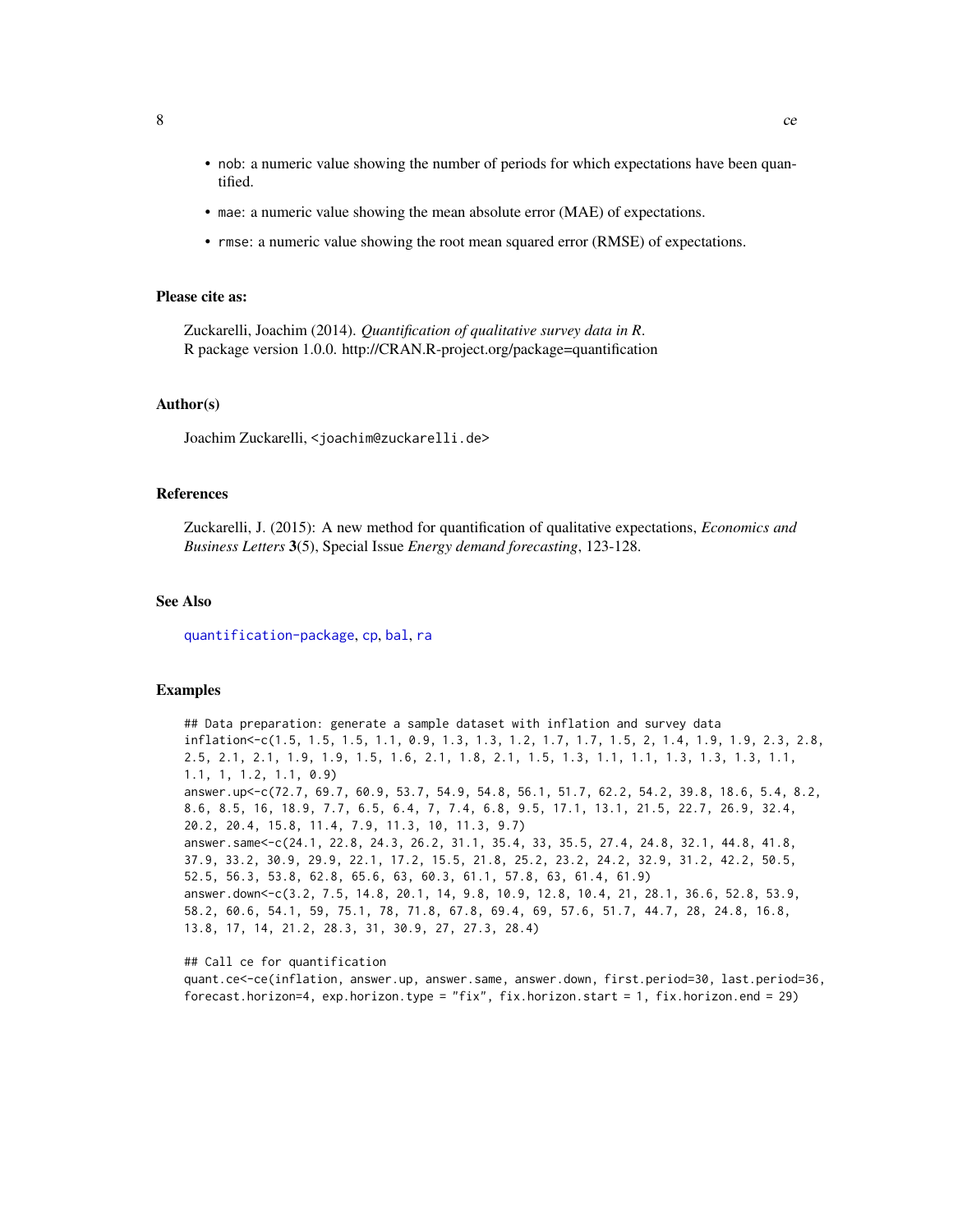#### <span id="page-8-1"></span><span id="page-8-0"></span>Description

cp implements the method for the quantifcation of qualitative survey data proposed by Carlson/Parkin (1985). Additionally, it provides certain extensions of the Carlson-Parkin approach (e.g. other distributions than the normal distribution, indifference limens depending on the level of the forecasted variable).

#### Usage

```
cp(y.series, survey.up, survey.same, survey.down, forecast.horizon,
first.period = 1, last.period = (length(survey.up) - forecast.horizon),
limen.type = "carlson.parkin", const.limen = 0, user.symm.limen = 0,
user.upper.limen = 0, user.lower.limen = 0, correct.zero = TRUE,
correct.py = 0.01, growthu = NA, distrib_type = "normal",distrib.mean = 0, distrib.sd = 1, distrib.log.location = 0,
distrib.log.scale = 1, distrib.t.df = (last.period - first.period),
suppress.warnings = FALSE)
```
#### Arguments

| y.series         | a numerical vector containing the variable whose change is the subject of the<br>qualitative survey question. If, for example the survey asks participants to assess<br>whether inflation will increase, decrease or stay the same, y. series would be<br>the series of inflation data. |
|------------------|-----------------------------------------------------------------------------------------------------------------------------------------------------------------------------------------------------------------------------------------------------------------------------------------|
| survey.up        | a numerical vector containing the number or the share of survey respondents<br>expecting the variable contained in y. series to increase. This vector needs to<br>be of the same length as y. series.                                                                                   |
| survey.same      | a numerical vector containing the number or the share of survey respondents<br>expecting the variable contained in y series to stay the same. This vector<br>needs to be of the same length as y. series.                                                                               |
| survey.down      | a numerical vector containing the number or the share of survey respondents<br>expecting the variable contained in y. series to decrease. This vector needs to<br>be of the same length as y. series.                                                                                   |
| forecast.horizon |                                                                                                                                                                                                                                                                                         |
|                  | a numeric value defining the number of periods the survey question looks in to<br>the future. If the data in y. series is monthly data and the survey question asks<br>respondents to assess the development of the variable over the next six months<br>then forecast.horizon=6.       |
| first.period     | an optional numeric value indexing the first period for which survey data in<br>survey.up, survey.same and survey.down shall be used for quantification;<br>default value is 1.                                                                                                         |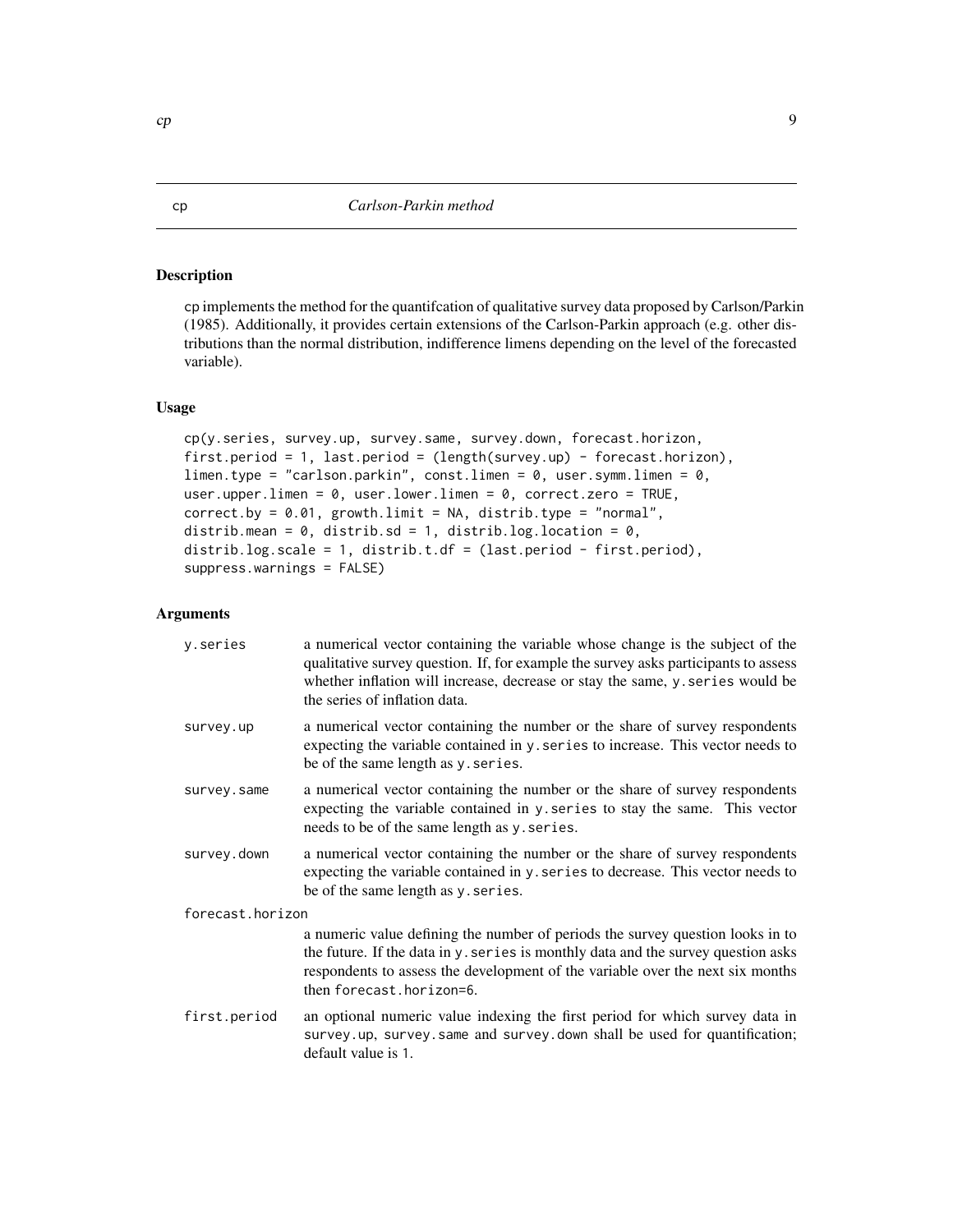| last.period      | an optional numeric value indexing the last period for which survey data in<br>survey.up, survey.same and survey.down shall be used for quantification;<br>default value is length(survey.up) - forecast.horizon.                                                                                                                                                                                                                                          |
|------------------|------------------------------------------------------------------------------------------------------------------------------------------------------------------------------------------------------------------------------------------------------------------------------------------------------------------------------------------------------------------------------------------------------------------------------------------------------------|
| limen.type       | an optional character vector describing the type of indifference limen that shall<br>be used for quantification. Possible values are:                                                                                                                                                                                                                                                                                                                      |
|                  | • "carlson.parkin": standard symmetric, time-invariant Carlson-Parkin in-<br>difference limens; default value.                                                                                                                                                                                                                                                                                                                                             |
|                  | • "weber. fechner": symmetric, time-varying indifference limens following<br>the Weber-Fechner law, i.e. proportional to the variable in question (i.e.<br>y. series) at the time of the survey. For details see Henzel/Wollmershaeuser<br>(2005).                                                                                                                                                                                                         |
|                  | • "constant": symmetric, time-invariant indifference limen defined by the<br>user through the const. limen argument                                                                                                                                                                                                                                                                                                                                        |
|                  | • "symm.series": fully user-defined, symmetric, time-varying indifference<br>limen given by the argument user.symm.limen.                                                                                                                                                                                                                                                                                                                                  |
|                  | · "asymm.series": fully user-defined, asymmetric, time-varying indiffer-<br>ence limens given by the arguments user.upper.limen and user.lower.limen.                                                                                                                                                                                                                                                                                                      |
| const.limen      | an optional numeric value containing the symmetric, time-invariant user-defined<br>indifference limen. Must be provided when "constant" is chosen as limen. type.<br>Is ignored otherwise. Default value is 0.                                                                                                                                                                                                                                             |
| user.symm.limen  |                                                                                                                                                                                                                                                                                                                                                                                                                                                            |
|                  | an optional numeric vector containing the symmetric, time-varying indifference<br>limen. Must be provided when "symm.series" is chosen as limen.type. Is<br>ignored otherwise. Default value is a 0.                                                                                                                                                                                                                                                       |
| user.upper.limen |                                                                                                                                                                                                                                                                                                                                                                                                                                                            |
|                  | an optional numeric vector containing the upper, time-varying indifference li-<br>men. Must be provided when "asymm. series" is chosen as limen. type. Is<br>ignored otherwise. Default value is 0.                                                                                                                                                                                                                                                        |
| user.lower.limen |                                                                                                                                                                                                                                                                                                                                                                                                                                                            |
|                  | an optional numeric vector containing the lower, time-varying indifference li-<br>men. Must be provided when "asymm. series" is chosen as limen. type. Is<br>ignored otherwise. Default value is 0.                                                                                                                                                                                                                                                        |
| correct.zero     | an optional logical value steering the automatic correction of zero-values in<br>survey. up and survey. down. If survey. up or survey. down are zero in any<br>period then the Carlson-Parkin method delivers counter-intuitive results (see<br>Nardo (2003) for details). Automatic correction changes the zero value to an<br>amount specified by the correct. by argument. correct. zero=TRUE switches<br>automatic correction on which is the default. |
| correct.by       | an optional parameter indicating the amount by which survey. up and survey. down<br>are corrected in case they have zero value and correct.zero=TRUE. Default<br>value is 0.01.                                                                                                                                                                                                                                                                            |
| growth.limit     | serves to limit the effect of outliers when expectations are quantified under the<br>assumption that survey respondents form expectations on the percentage change<br>of y. growth. limit defines a limit for percentage change of y. When this limit<br>is exceeded the growth rate is set automatically to the median growth of y over<br>the period covered by the expectations. Default value is NA.                                                   |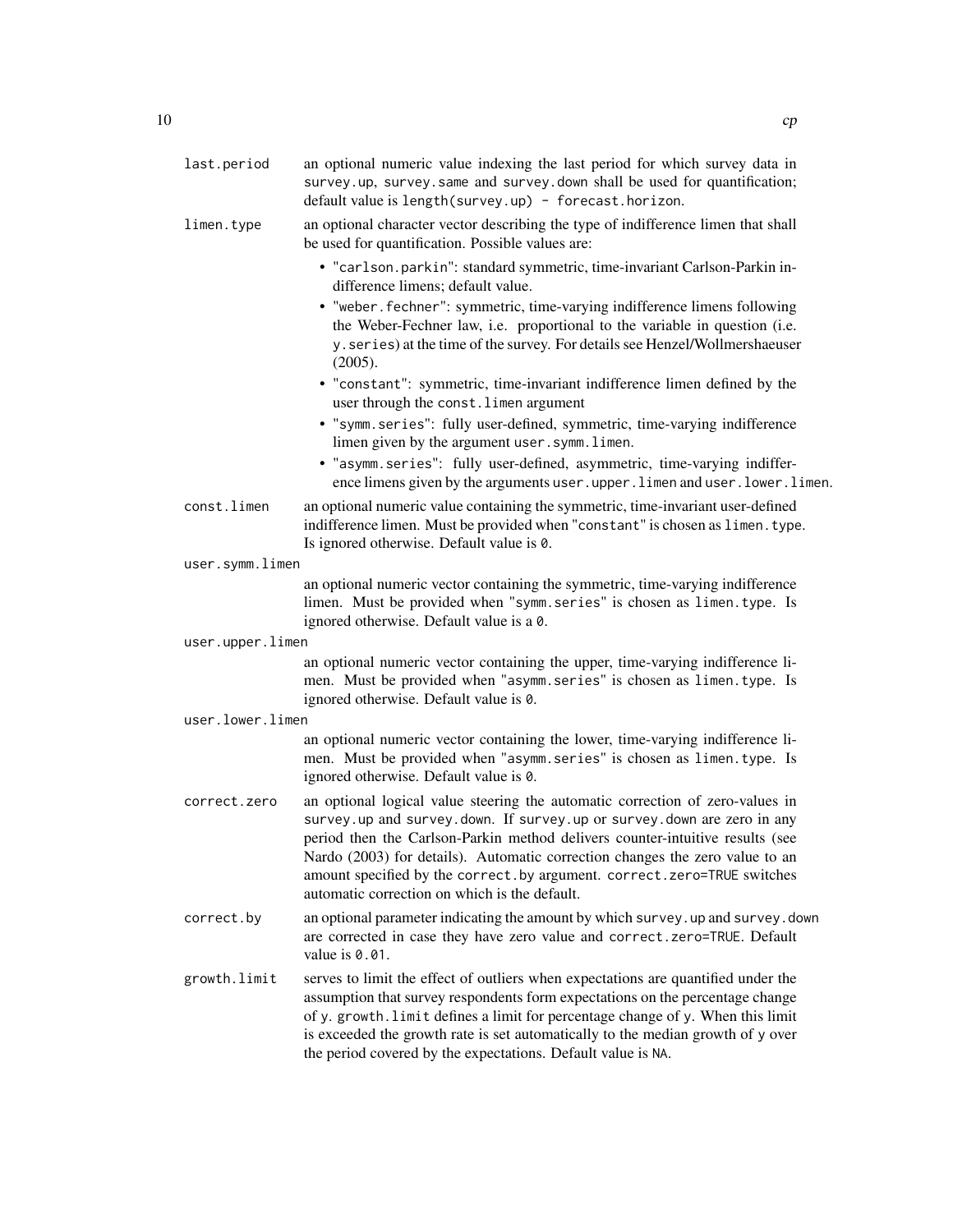| distrib.type         | an optional character vector describing the type of distribution used for quantifi-                                                                                       |
|----------------------|---------------------------------------------------------------------------------------------------------------------------------------------------------------------------|
|                      | cation. Possible values are:                                                                                                                                              |
|                      | • "normal": the normal distribution is used. Default value for distrib. type.<br>Parameters distrib. mean and distrib. sd can be used to specify the dis-<br>tribution.   |
|                      | • "logistic": the logistic distribution is used. Parameters distrib. log. location<br>and distrib. log. scale can be used to specify the distribution.                    |
|                      | • "t": the t distribution is used. Parameter distrib.t.df can be used to<br>specify the distribution.                                                                     |
| distrib.mean         | an optional numerical value defining the mean of the normal distribution (used<br>in case distrib.type="normal"). Default value is 0.                                     |
| distrib.sd           | an optional numerical value defining the standard deviation of the normal distri-<br>bution (used in case distrib. type="normal"). Default value is 1.                    |
| distrib.log.location |                                                                                                                                                                           |
|                      | an optional numerical value defining the location of the logistic distribution<br>(used in case distrib. type="logistic"). Default value is 0.                            |
| distrib.log.scale    |                                                                                                                                                                           |
|                      | an optional numerical value defining the scale of the logistic distribution (used<br>in case distrib.type="logistic"). Default value is 1.                                |
| distrib.t.df         | an optional numerical value defining the degrees of freedom (df) of the t distribu-<br>tion (used in case distrib.type="t"). Default value is last.period - first.period. |
| suppress.warnings    |                                                                                                                                                                           |
|                      | a logical value indicating if runtime warnings shall be displayed (FALSE) or not<br>(TRUE). Default value is FALSE.                                                       |
|                      |                                                                                                                                                                           |

#### Details

cp provides two alternative versions of quantified expectations, depending on the assumed expectation formation process of survey respondents. The basic common assumption of the Carlson-Parkin method is that survey participants are asked to assess whether variable y will go up or down or stay the same. Survey respondents can now form expectations on either the absolute or the relative change of y which differ because the indifferent limens used for quantification are calculated differently in each case. The cp function calculates both versions.

The survey result vectors survey.up, survey.down and survey.same as well as the variable y.series must be of the same length and must cover the forecasted horizon (i.e. last.period + forecast.horizon  $\leq$  length(survey.up)).

Data in survey.up, survey.down and survey.same outside the survey period interval [first.period, last.period] are ignored. Similiarly, y.series data with a period index greater than last.period is ignored.

first.period must be greater than forecast.horizon, because indifference limens use the current change of variable y for calibration. In order to calculate the change in y for the survey obersavation with index first.period the observation of y with index first.period - forecast.horizon is required.

survey.up, survey.down and survey.same need not sum up to 100% or 1 (which may happen, for example, if the survey has a 'Don't know' answer option).

The Weber-Fechner option (see Henzel/Wollmershaeuser (2005) for details) weighs the 'expectations' term in the traditional Carlson-Parkin limen calculation with the current inflation rate. The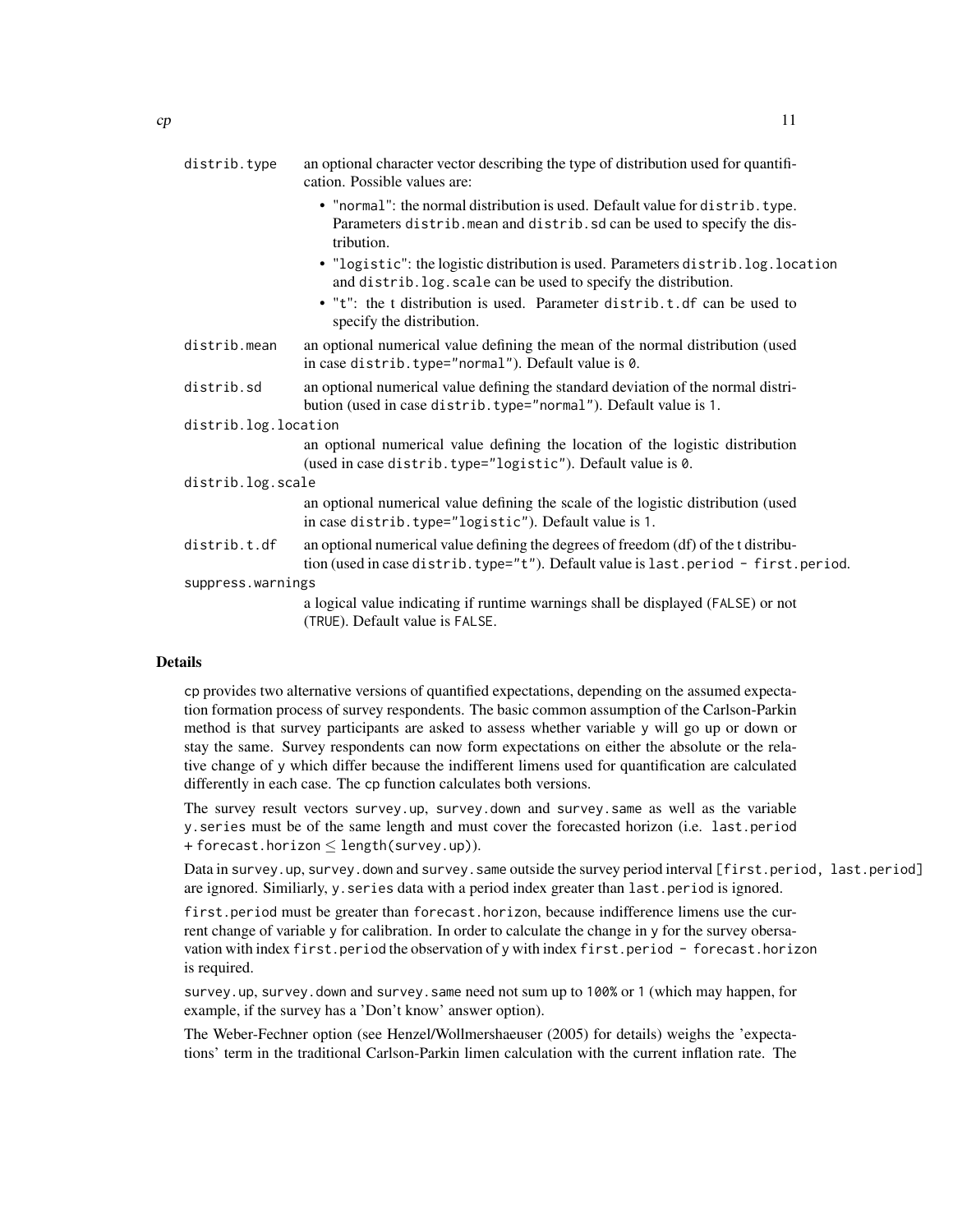resulting time-invariant value is applied as a proportionality factor to current inflation leading to a time-varying, inflation-proportional indifference limen.

When the indifference limen is user-defined (i.e. limen.type="symm.series" or limen.type="asymm.series") then each limen value needs to be placed in such a way in the limen vector(s) (i.e. user.limen or user.upper.limen / user.lower.limen) that it has the same index as the survey observation (in survey.up, survey.down and survey.same) to which it belongs.

#### Value

cp returns a list containing the quantified survey data and some meta information. The list has the following elements:

- y.e.mean.abs: a numeric vector containing the quantified mean expectations of the variable y, assuming that survey respondents form expectations on the *absolute* change in y. For all periods which are not in scope of the survey the value is NA.
- y.e.mean.perc: a numeric vector containing the quantified mean expectations of the variable y, assuming that survey respondents form expectations on the *relative* change in y. For all periods which are not in scope of the survey the value is NA.
- delta.y.e.mean.abs: a numeric vector containing the quantified mean absolute change of the variable y, assuming that survey respondents form expectations on the *absolute* change in y. For all periods which are not in scope of the survey the value is NA.
- delta.y.e.mean.perc: a numeric vector containing the quantified mean percentage change of the variable y, assuming that survey respondents form expectations on the *relative* change in y. For all periods which are not in scope of the survey the value is NA.
- delta.y.e.sd.abs: a numeric vector containing the standard deviation of the absolute change expectation for variable  $\gamma$  in the population. Assumes that survey respondents form expectations on the *absolute* change in y. For all periods which are not in scope of the survey the value is NA.
- delta.y.e.sd.perc: a numeric vector containing the standard deviation of the absolute change expectation for variable y in the population. Assumes that survey respondents form expectations on the *relative* change in y. For all periods which are not in scope of the survey the value is NA.
- limen.abs: a numeric vector containing the estimated (or user-defined) indifference limens assuming that survey respondents form expectations on the *absolute* change in variable y. For all periods which are not in scope of the survey the value is NA.
- limen.perc: a numeric vector containing the estimated (or user-defined) indifference limens assuming that survey respondents form expectations on the *relative* change in variable y. For all periods which are not in scope of the survey the value is NA.
- nob: a numeric value showing the number of periods for which expectations have been quantified.
- mae.abs: a numeric value showing the mean absolute error (MAE) of expectations when survey respondents form expectations on the *absolute* change in variable y.
- rmse.abs: a numeric value showing the root mean squared error (RMSE) of expectations when survey respondents form expectations on the *absolute* change in variable y.
- mae.perc: a numeric value showing the mean absolute error (MAE) of expectations when survey respondents form expectations on the *relative* change in variable y.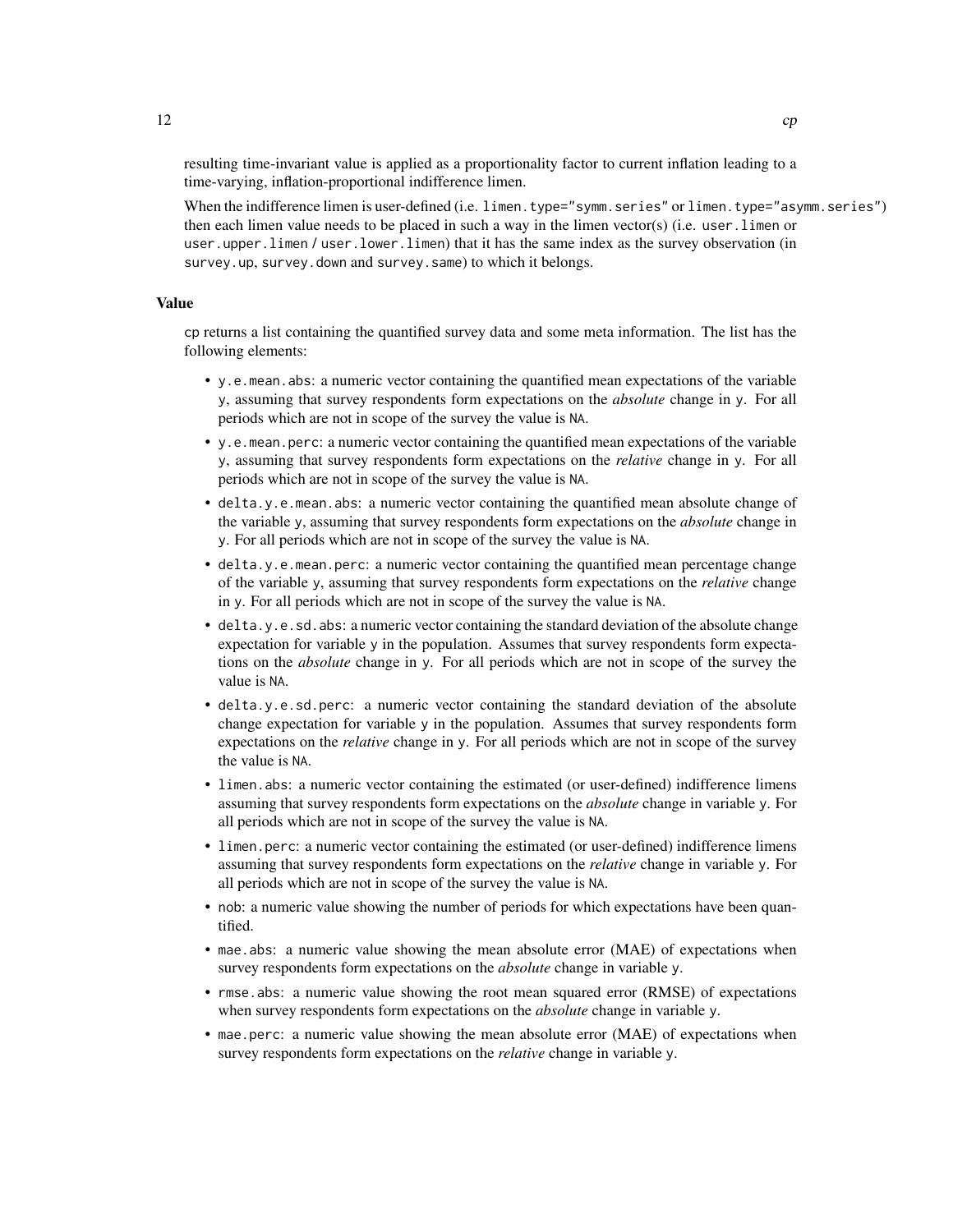<span id="page-12-0"></span>• rmse.perc: a numeric value showing the root mean squared error (RMSE) of expectations when survey respondents form expectations on the *relative* change in variable y.

#### Please cite as:

Zuckarelli, Joachim (2014). *Quantification of qualitative survey data in R*. R package version 0.1.0. http://CRAN.R-project.org/package=quantification

#### Author(s)

```
Joachim Zuckarelli, <joachim@zuckarelli.de>
```
#### References

Carlson, J. A./Parkin, M. (1975), Inflation expectations, *Economica* 42, 123–138.

Henzel, S./Wollmershaeuser, T. (2005), Quantifying inflation expectations with the Carlson-Parkin method: A survey-based determination of the just noticeable difference, *Journal of Business Cycle* Measurement and Analysis 2, 321–352.

Nardo, M. (2003), The quantification of qualitative survey data: a critical assessment, *Journal of Economic* Surveys 17 (5), 645–668.

### See Also

[quantification-package](#page-1-1), [bal](#page-2-1), [ra](#page-12-1), [ce](#page-5-1)

#### Examples

```
## Data preparation: generate a sample dataset with inflation and survey data
inflation<-c(1.7, 1.9, 2, 1.9, 2, 2.1, 2.1, 2.1, 2.4, 2.3, 2.4)
answer.up<-c(67, 75.1, 76.4, 72.4, 69.7, 49.7, 45.2, 31.6, 14.9, 19.3, 19.2)
answer.same<-c(30.1, 19.6, 19.5, 21.3, 20.1, 33.1, 34.4, 33.5, 44.6, 38.1, 35.3)
answer.down<-c(2.9, 5.3, 4.1, 6.3, 10.2, 17.2, 20.4, 34.9, 40.5, 42.6, 45.5)
```
## Call cp for quantification quant.cp.limens<-cp(inflation, answer.up, answer.same, answer.down, first.period=5, last.period=7, forecast.horizon=4)

```
## With Weber-Fechner limens instead of Carson-Parkin limens
quant.wf.limens<-cp(inflation, answer.up, answer.same, answer.same, first.period=5,
last.period=7, forecast.horizon=4, limen.type="weber.fechner")
```
<span id="page-12-1"></span>ra *Regression approach*

#### **Description**

ra implements the regression approach developed by Pesaran (1984).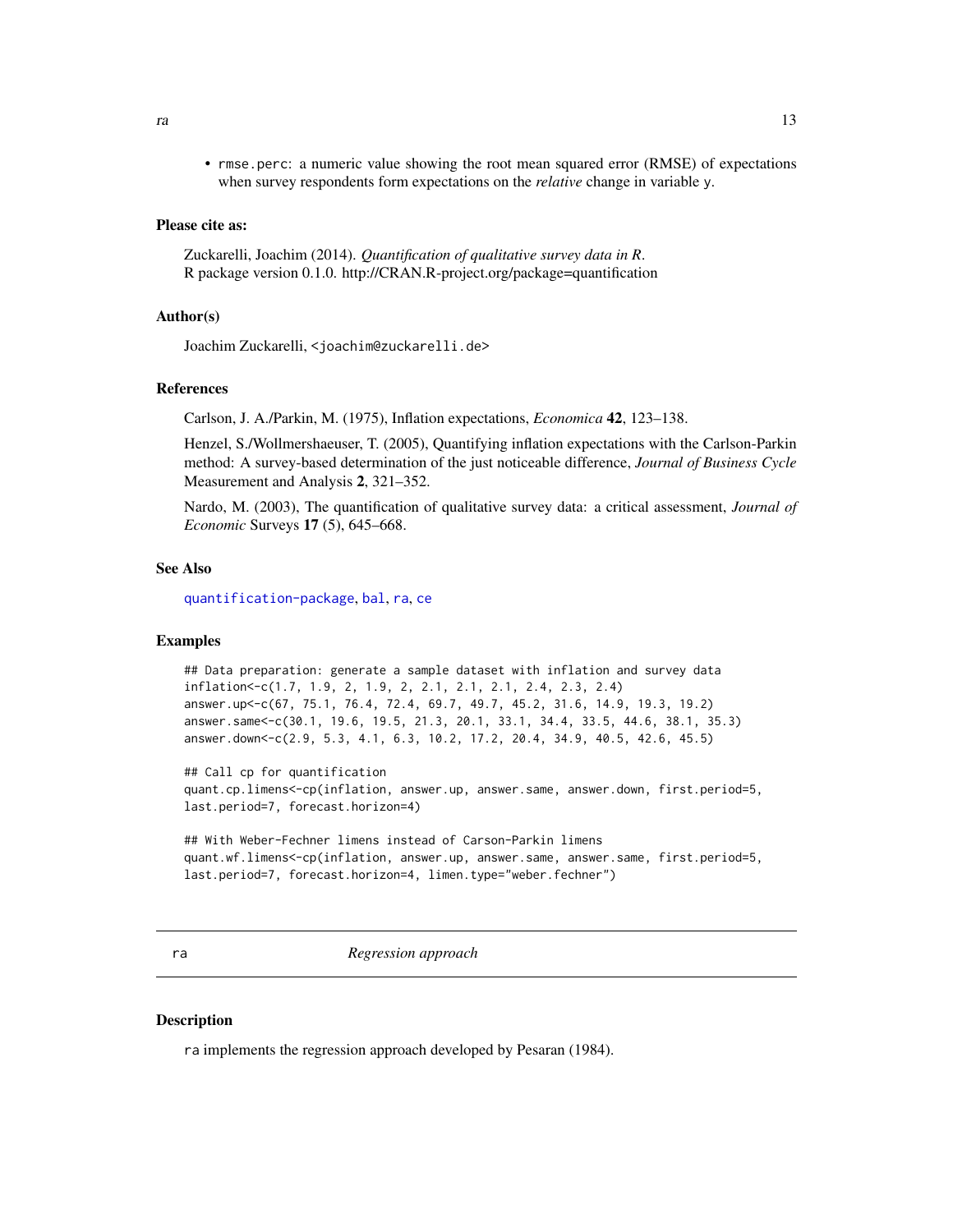### Usage

```
ra(y.series, survey.up, survey.same, survey.down, forecast.horizon,
first.period = 1, last.period = (length(survey.up) - forecast.horizon),
distrib.type = "normal", distrib.mean = 0, distrib.sd = 1,
distrib.log.location = 0, distrib.log.scale = 1,
distrib.t.df = (first.period - last.period), growth.limit = NA,
symmetry.error = "white", suppress.warnings = FALSE)
```
#### Arguments

| y.series         | a numerical vector containing the variable whose change is the subject of the<br>qualitative survey question. If, for example the survey asks participants to assess<br>whether inflation will increase, decrease or stay the same, y. series would be<br>the series of inflation data. |
|------------------|-----------------------------------------------------------------------------------------------------------------------------------------------------------------------------------------------------------------------------------------------------------------------------------------|
| survey.up        | a numerical vector containing the number or the share of survey respondents<br>expecting the variable contained in y. series to increase. This vector needs to<br>be of the same length as y. series.                                                                                   |
| survey.same      | a numerical vector containing the number or the share of survey respondents<br>expecting the variable contained in y. series to stay the same. This vector<br>needs to be of the same length as y. series.                                                                              |
| survey.down      | a numerical vector containing the number or the share of survey respondents<br>expecting the variable contained in y. series to decrease. This vector needs to<br>be of the same length as y. series.                                                                                   |
| forecast.horizon |                                                                                                                                                                                                                                                                                         |
|                  | a numeric value defining the number of periods the survey question looks in to<br>the future. If the data in y. series is monthly data and the survey question asks<br>respondents to assess the development of the variable over the next six months<br>then forecast.horizon=6.       |
| first.period     | an optional numeric value indexing the first period for which survey data in<br>survey.up, survey.same and survey.down shall be used for quantification;<br>default value is 1.                                                                                                         |
| last.period      | an optional numeric value indexing the last period for which survey data in<br>survey.up, survey.same and survey.down shall be used for quantification;<br>default value is length (survey.up) - forecast.horizon.                                                                      |
| distrib.type     | an optional character vector describing the type of distribution used for quantifi-<br>cation. Possible values are:                                                                                                                                                                     |
|                  | • "normal": the normal distribution is used. Default value for distrib. type.<br>Parameters distrib. mean and distrib. sd can be used to specify the dis-<br>tribution.                                                                                                                 |
|                  | • "logistic": the logistic distribution is used. Parameters distrib.log.location<br>and distrib. log. scale can be used to specify the distribution.                                                                                                                                    |
|                  | • "t": the t distribution is used. Parameter distrib.t.df can be used to<br>specify the distribution.                                                                                                                                                                                   |
| distrib.mean     | an optional numerical value defining the mean of the normal distribution (used<br>in case distrib. type="normal"). Default value is 0.                                                                                                                                                  |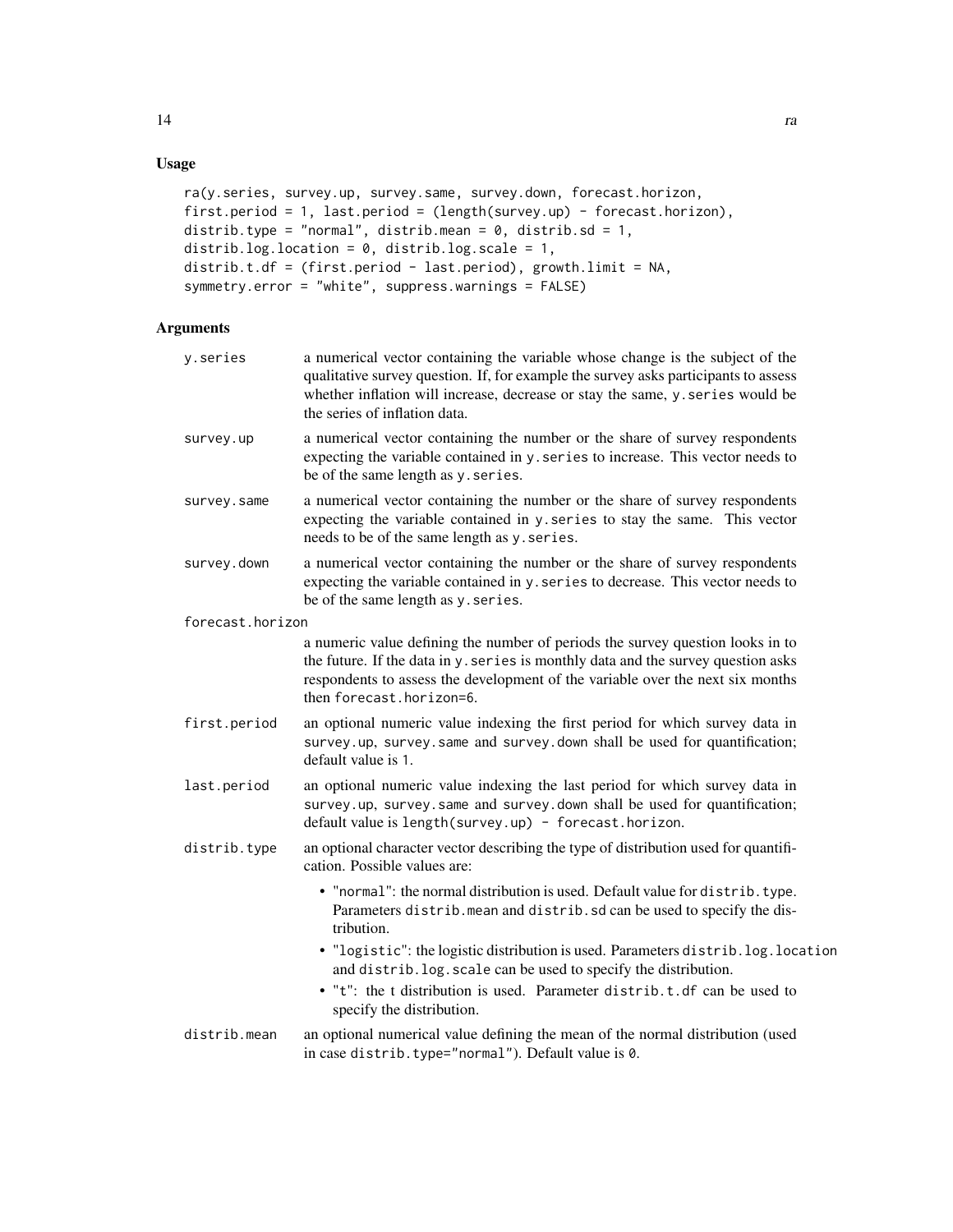| distrib.sd           | an optional numerical value defining the standard deviation of the normal distri-<br>bution (used in case distrib. type="normal"). Default value is 1.                                                                                                                                                                                                                                                   |  |  |  |  |  |  |
|----------------------|----------------------------------------------------------------------------------------------------------------------------------------------------------------------------------------------------------------------------------------------------------------------------------------------------------------------------------------------------------------------------------------------------------|--|--|--|--|--|--|
| distrib.log.location |                                                                                                                                                                                                                                                                                                                                                                                                          |  |  |  |  |  |  |
|                      | an optional numerical value defining the location of the logistic distribution<br>(used in case distrib.type="logistic"). Default value is 0.                                                                                                                                                                                                                                                            |  |  |  |  |  |  |
| distrib.log.scale    |                                                                                                                                                                                                                                                                                                                                                                                                          |  |  |  |  |  |  |
|                      | an optional numerical value defining the scale of the logistic distribution (used<br>in case distrib.type="logistic"). Default value is 1.                                                                                                                                                                                                                                                               |  |  |  |  |  |  |
| distrib.t.df         | an optional numerical value defining the degrees of freedom (df) of the t distribu-<br>tion (used in case distrib. type="t"). Default value is last. period - first. period.                                                                                                                                                                                                                             |  |  |  |  |  |  |
| growth.limit         | serves to limit the effect of outliers when expectations are quantified under the<br>assumption that survey respondents form expectations on the percentage change<br>of y. growth. limit defines a limit for percentage change of y. When this limit<br>is exceeded the growth rate is set automatically to the median growth of y over<br>the period covered by the expectations. Default value is NA. |  |  |  |  |  |  |
| symmetry.error       | an optional character vector indicating the type of standard error used for testing<br>the symmetry of the estimated upper and lower indifference limens. Can be<br>either "white" (for White standard error) or "small.sample" (for small sample<br>standard error, HC3), see MacKinnon/White (1985) for details. Default value is<br>"white".                                                          |  |  |  |  |  |  |
| suppress.warnings    |                                                                                                                                                                                                                                                                                                                                                                                                          |  |  |  |  |  |  |
|                      | a logical value indicating if runtime warnings shall be displayed (FALSE) or not<br>(TRUE). Default value is FALSE.                                                                                                                                                                                                                                                                                      |  |  |  |  |  |  |

#### Details

ra estimates the time-invariant, asymmetric indifference limens using OLS regression with nonrobust standard errors.

The function ra provides two alternative versions of quantified expectations, depending on the assumed expectation formation process of survey respondents. The basic common assumption of the regression approach is that survey participants are asked to assess whether variable y will go up or down or stay the same. Survey respondents can now form expectations on either the absolute or the relative change of y. The reg function calculates both versions.

The survey result vectors survey.up, survey.down and survey.same as well as the variable y.series must be of the same length and must cover the forecasted horizon (i.e. last.period + forecast.horizon  $\leq$  length(survey.up)).

Data in survey.up, survey.down and survey.same outside the survey period interval [first.period, last.period] are ignored. Similiarly, y.series data with a period index greater than last.period is ignored.

survey.up, survey.down and survey.same need not sum up to 100% or 1 (which may happen, for example, if the survey has a 'Don't know' answer option).

#### Value

• y.e.mean.abs: a numeric vector containing the quantified mean expectations of the variable y, assuming that survey respondents form expectations on the *absolute* change in y. For all periods which are not in scope of the survey the value is NA.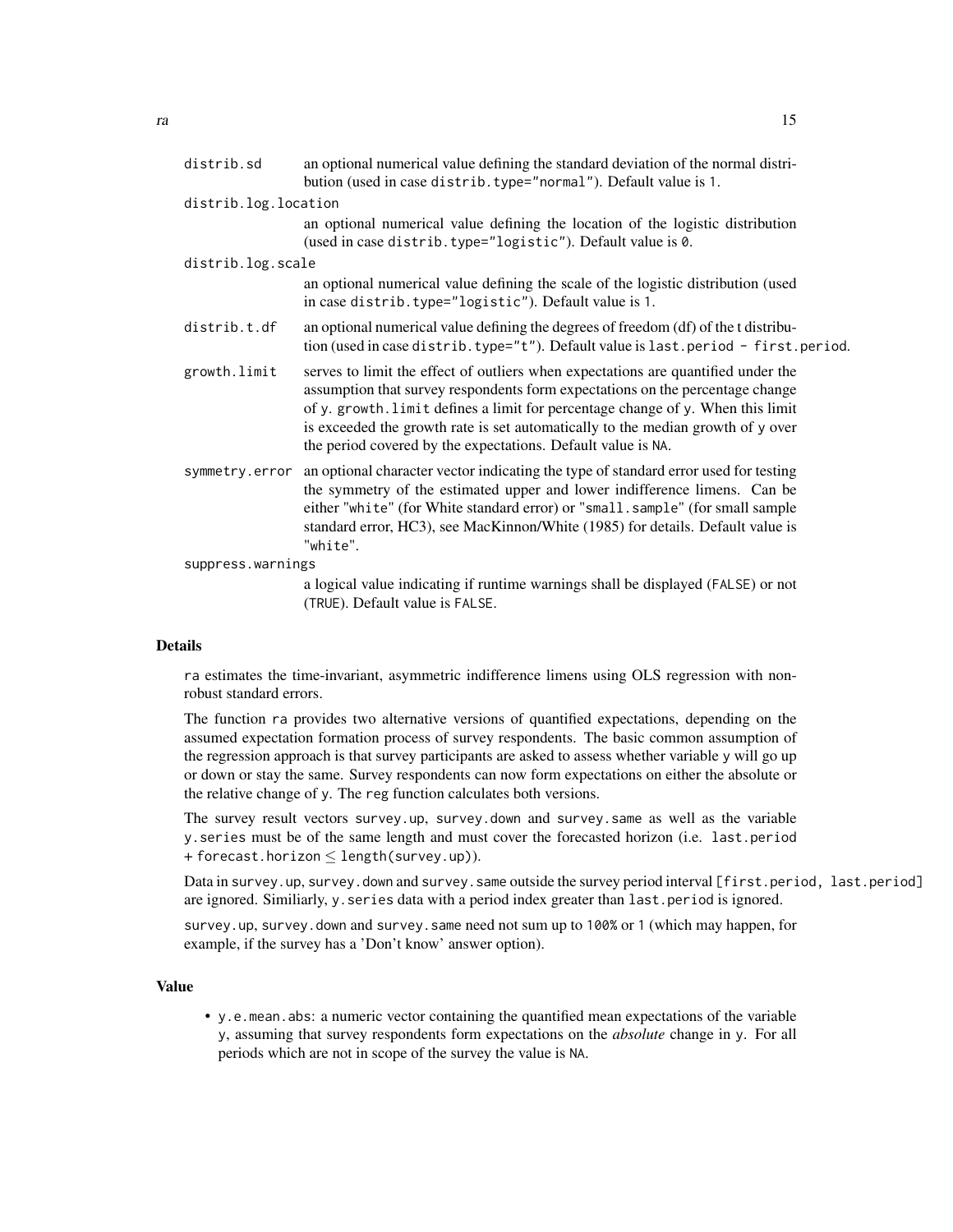- y.e.mean.perc: a numeric vector containing the quantified mean expectations of the variable y, assuming that survey respondents form expectations on the *relative* change in y. For all periods which are not in scope of the survey the value is NA.
- delta.y.e.mean.abs: a numeric vector containing the quantified mean absolute change of the variable y, assuming that survey respondents form expectations on the *absolute* change in y. For all periods which are not in scope of the survey the value is NA.
- delta.y.e.mean.perc: a numeric vector containing the quantified mean percentage change of the variable y, assuming that survey respondents form expectations on the *relative* change in y. For all periods which are not in scope of the survey the value is NA.
- upper.limit.abs: a numeric value containing the estimated upper indifference limen when survey respondents form expectations on the *absolute* change in variable y.
- lower.limit.abs: a numeric value containing the estimated upper indifference limen when survey respondents form expectations on the *absolute* change in variable y.
- upper.limit.per: a numeric value containing the estimated upper indifference limen when survey respondents form expectations on the *relative* change in variable y.
- lower.limit.perc: a numeric value containing the estimated upper indifference limen when survey respondents form expectations on the *relative* change in variable y.
- nob: a numeric value showing the number of periods for which expectations have been quantified.
- mae.abs: a numeric value showing the mean absolute error (MAE) of expectations when survey respondents form expectations on the *absolute* change in variable y.
- rmse.abs: a numeric value showing the root mean squared error (RMSE) of expectations when survey respondents form expectations on the *absolute* change in variable y.
- mae.perc: a numeric value showing the mean absolute error (MAE) of expectations when survey respondents form expectations on the *relative* change in variable y.
- rmse.perc: a numeric value showing the root mean squared error (RMSE) of expectations when survey respondents form expectations on the *relative* change in variable y.
- symmetry.abs: a numeric value containing the p-value of the test for symmetry of the estimated indifference limens when survey respondents form expectations on the *absolute* change in variable y. The standard error used for testing depends on the argument symmetry.error.
- symmetry.perc: a numeric value containing the p-value of the test for symmetry of the estimated indifference limens when survey respondents form expectations on the *relative* change in variable y. The standard error used for testing depends on the argument symmetry.error.

#### Please cite as:

Zuckarelli, Joachim (2014). *Quantification of qualitative survey data in R*. R package version 1.0.0. http://CRAN.R-project.org/package=quantification

#### Author(s)

Joachim Zuckarelli, <joachim@zuckarelli.de>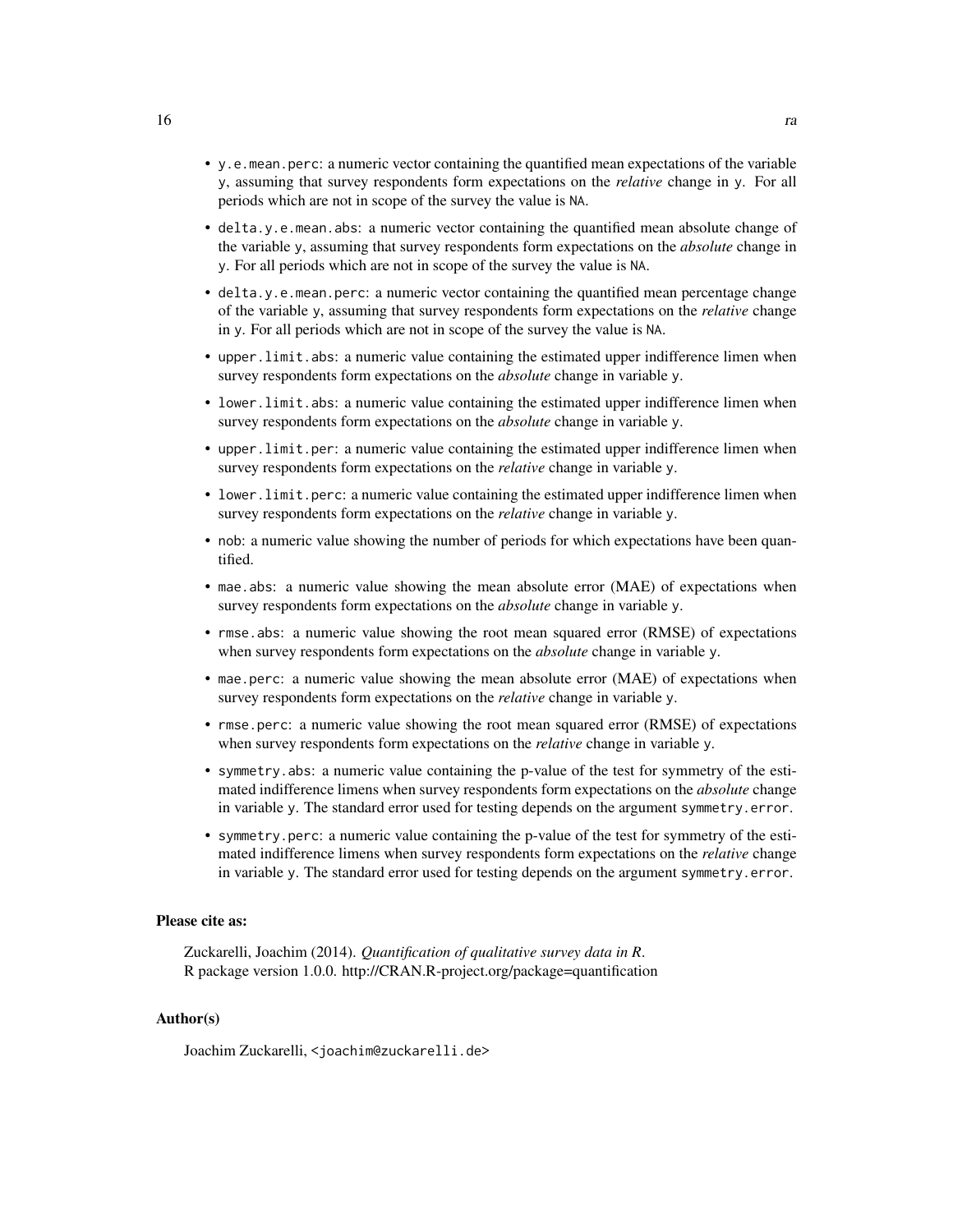#### <span id="page-16-0"></span>References

MacKinnon, J.G./White, H. (1985), Some heteroskedasticity-consistent covariance matrix estimators with immproved finite sample properties, *Journal of Econometrics* 29, 305–325.

Pesaran, M. (1984), Expectations formation and macroeconomic modelling, in: Malgrange, M. (1984), *Contemporary macroeconomic modelling*, 27–55.

#### See Also

[quantification-package](#page-1-1), [cp](#page-8-1), [bal](#page-2-1), [ce](#page-5-1)

#### Examples

```
## Data preparation: generate a sample dataset with inflation and survey data
inflation<-c(1.7, 1.9, 2, 1.9, 2, 2.1, 2.1, 2.1, 2.4, 2.3, 2.4)
answer.up<-c(67, 75.1, 76.4, 72.4, 69.7, 49.7, 45.2, 31.6, 14.9, 19.3, 19.2)
answer.same<-c(30.1, 19.6, 19.5, 21.3, 20.1, 33.1, 34.4, 33.5, 44.6, 38.1, 35.3)
answer.down<-c(2.9, 5.3, 4.1, 6.3, 10.2, 17.2, 20.4, 34.9, 40.5, 42.6, 45.5)
```
## Call ra for quantification

quant.ra<-ra(inflation, answer.up, answer.same, answer.down, first.period=5, last.period=7, forecast.horizon=4, symmetry.error="small.sample")